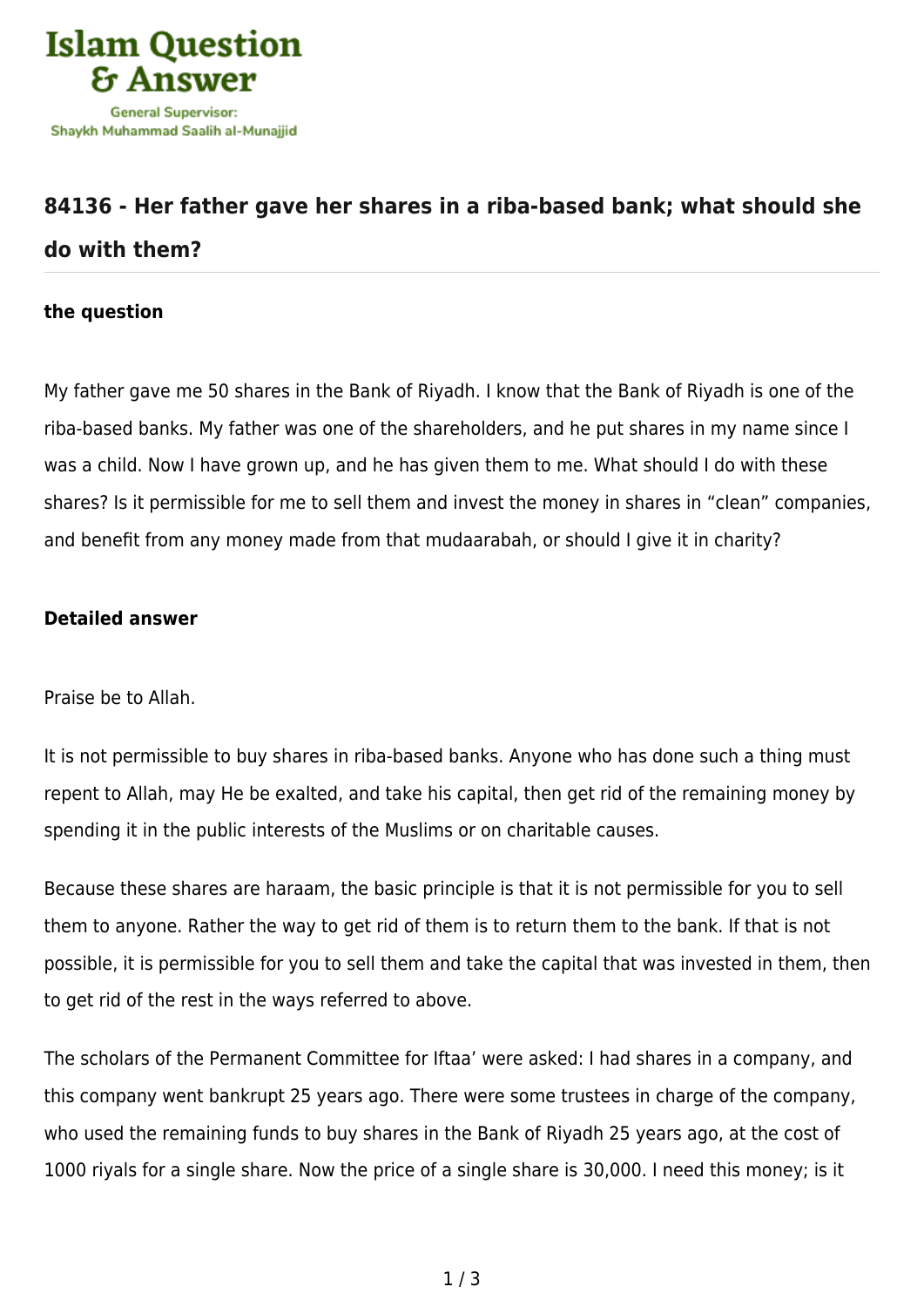

permissible for me to take the current price of the share? Please note that their purchase of shares in the Bank of Riyadh was done without our knowledge all this time.

They replied: Take the entire amount, principal and interest, then keep the principle because it belongs to you, and give the interest in charity, because it is riba. Allah will make you independent of means by His grace and will compensate you with something better than that, and He will help you to meet your needs. Whoever fears Allah - He will make for him a way out and will provide for him from where he does not expect, and whoever puts his trust in Allah, Allah will suffice him.

And Allah is the source of strength. May Allah send blessings and peace upon Prophet Muhammad and upon his family and companions. End quote.

'Abd al-'Azeez ibn 'Abdillah ibn Baaz, 'Abd ar-Razzaaq 'Afeefi, 'Abdullah ibn Ghadyaan, 'Abdullah ibn Qa'ood.

Fataawa al-Lajnah ad-Daa'imah (13/506).

They were also asked (13/508): What is the ruling on buying shares in companies and banks? Is it permissible for someone who has shares in a company or bank to sell his shares to a company that deals in buying and selling shares, when it is possible to sell them for more than the value for which he bought them? What is the ruling on the interest that the shareholder receives every year on the value of his shares?

They replied: buying shares in banks and companies that deal with riba is not permissible. If the shareholder wants to get rid of his riba-based shares, he may sell them at the current market value, then take his original capital only; the rest should be spent on charitable causes. It is not permissible for him to take any of the interest on his shares or their riba-based profits. But if the shares are in a company that does not deal with riba, then with any profits on the shares are permissible. End quote.